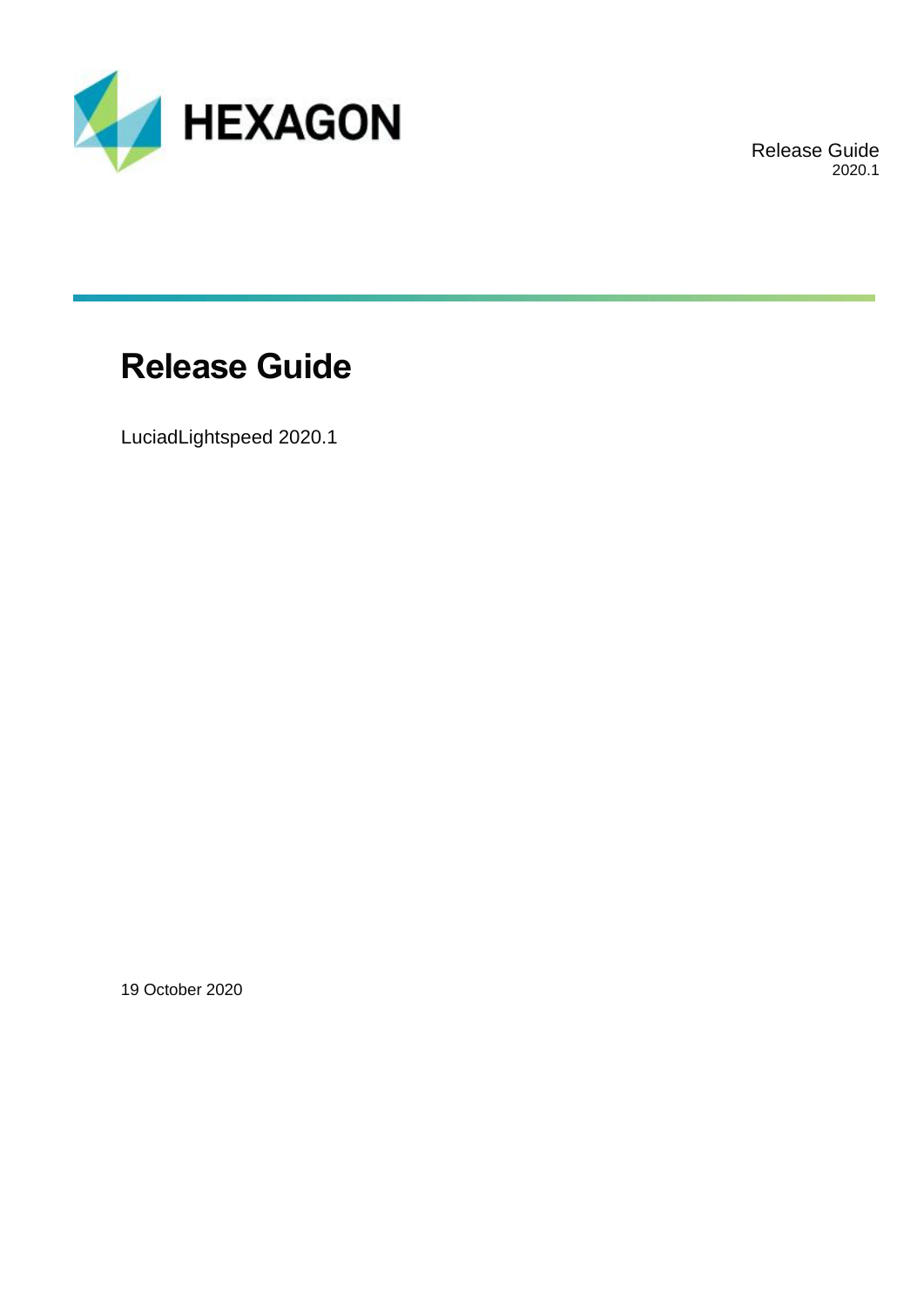

# **Contents**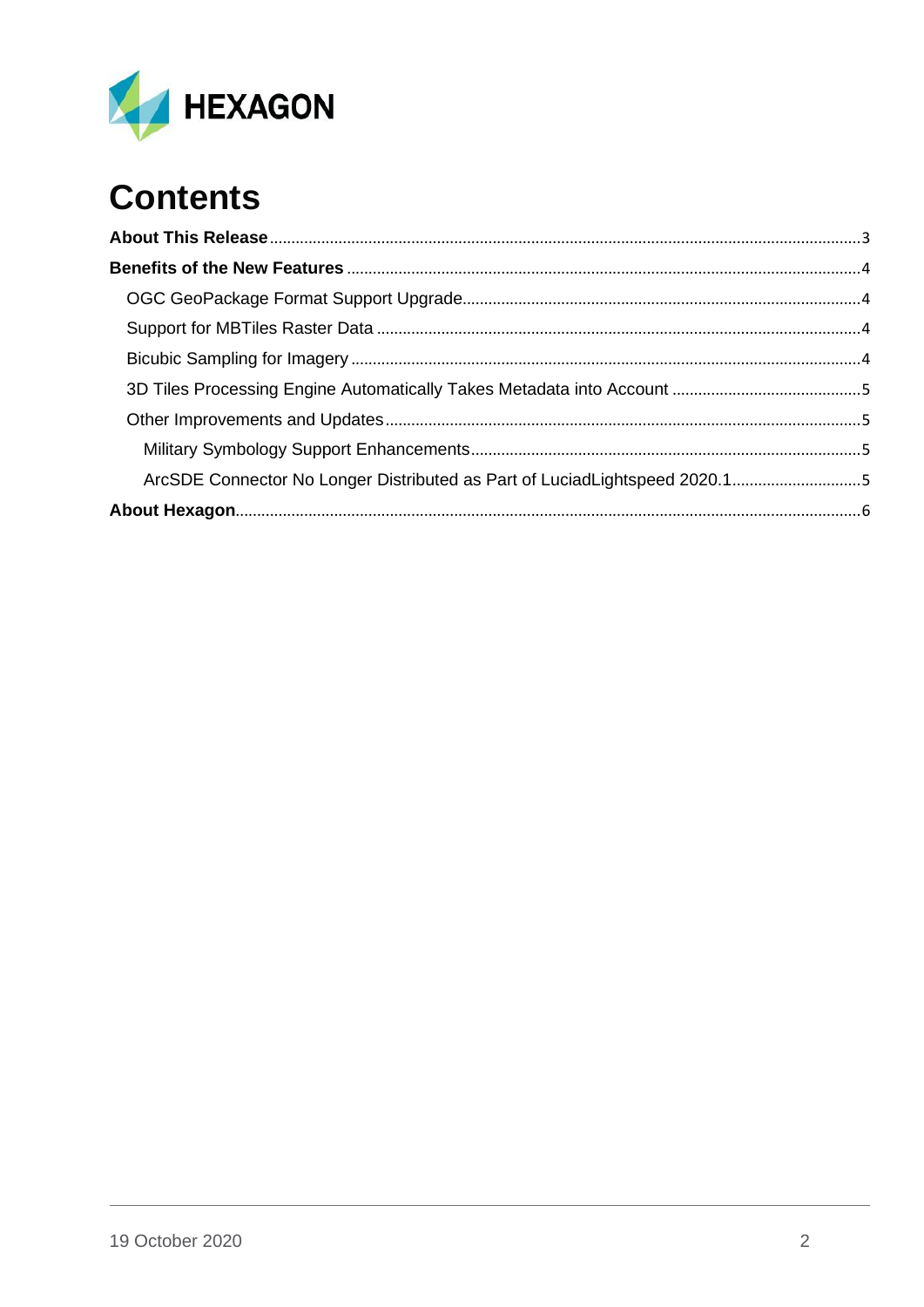

## <span id="page-2-0"></span>**About This Release**

The 2020.1 release of LuciadLightspeed brings several highly requested improvements. These include additional format support, format upgrades, and improved image sampling.

| Act                               |                                                                                                                                                                           |               |  |
|-----------------------------------|---------------------------------------------------------------------------------------------------------------------------------------------------------------------------|---------------|--|
| Desktop/On-board                  | <b>Browser</b>                                                                                                                                                            | <b>Mobile</b> |  |
| LuciadLightspeed<br>LuciadCPillar | LuciadRIA<br>LR                                                                                                                                                           | LuciadMobile  |  |
|                                   | Visualize • Analyze                                                                                                                                                       |               |  |
| <b>Server</b>                     |                                                                                                                                                                           |               |  |
|                                   | LuciadFusion<br>LF                                                                                                                                                        |               |  |
|                                   | Connect                                                                                                                                                                   |               |  |
| X                                 | ₩                                                                                                                                                                         |               |  |
|                                   | Multiple data sources, real-time feeds, sensors, simulations, OGC and other services.<br>With Luciad Portfolio, connect, visualize, and analyze your data on any platform |               |  |

 *Figure 1: The Luciad Product Portfolio.*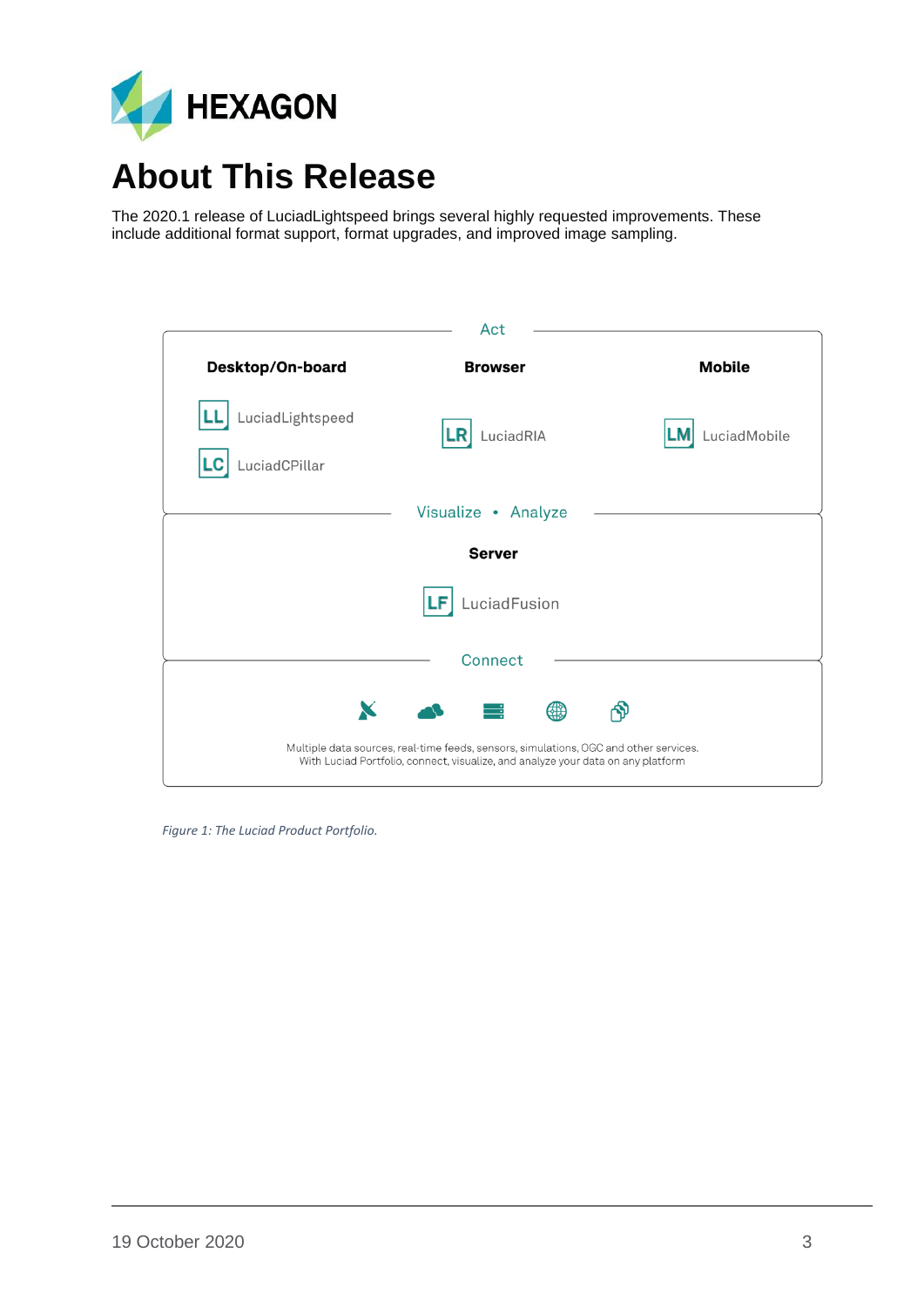

## <span id="page-3-0"></span>**Benefits of the New Features**

### <span id="page-3-1"></span>OGC GeoPackage Format Support Upgrade

Data in OGC GeoPackage format is supported for many versions already. LuciadLightspeed 2020.1 upgrades this support with the following capabilities:

• Support for GeoPackage version 1.2 and 1.3. This means that LuciadLightspeed now offers both read and write support for versions 1.0, 1.1, 1.2 and 1.3 of the OGC GeoPackage standard.

Note that the OGC GeoPackage 1.3 specification is not yet final and may still change. The LuciadLightspeed support is based on the Release Candidate of the specification and will be updated after the standard is final.

- Auto detection of the version of GeoPackage files that need to be decoded.
- Support for the OGC GeoPackage Extension for Tiled Gridded Coverage Data. This release of LuciadLightspeed brings support for elevation data encoded according to this GeoPackage extension.

### <span id="page-3-2"></span>Support for MBTiles Raster Data

MBTiles is a specification for storing geospatial data in a tiled way in SQLite databases. The format supports a limited set of geo-references and is popular for sharing data because it is quite portable, like OGC GeoPackage with more rich data encoding possibilities.



LuciadLightspeed 2020.1 supports MBTiles datasets containing raster data.

*Figure 2: The 2020.1 release supports raster MBTiles datasets.*

### <span id="page-3-3"></span>Bicubic Sampling for Imagery

When displaying imagery data on a map view and zooming in to the most detailed level and beyond, image resampling ensures smooth display. LuciadLightspeed has supported nearest-neighbor sampling and linear interpolation for many releases. LuciadLightspeed 2020.1 brings support for cubic sampling, which results in a smoother display than the existing sampling options, avoiding "pixelating" effects.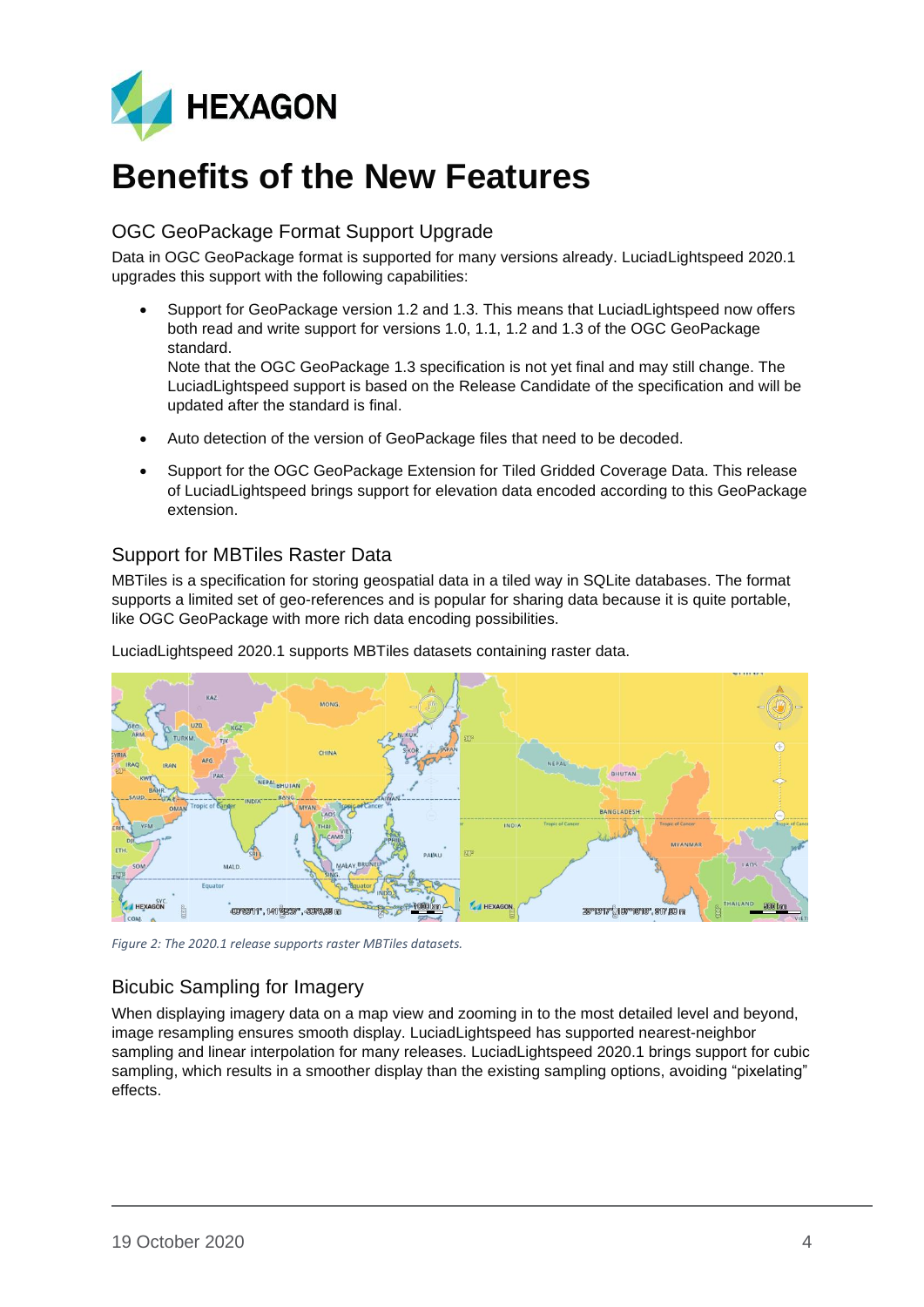



*Figure 3: An illustration of nearest-neighbor, linear, and cubic interpolation algorithms. The pictures are zoomed in to illustrate the difference.*

### <span id="page-4-0"></span>3D Tiles Processing Engine Automatically Takes Metadata into Account

When working with 3D tiles data that represents buildings, filtering or selection based on some attribute is a typical use case. The 3D Tiles Processing Engine has been enhanced to add best-effort metadata in certain cases. For 3D building data encoded in OBJ (one OBJ file per building) and for data generated by tools like IFCConvert [\(http://ifcopenshell.org/ifcconvert\)](http://ifcopenshell.org/ifcconvert), building IDs are automatically added to the resulting 3D tiles dataset and service. If you are consuming such processed tiles using a LuciadRIA-based application, you will notice that you have these IDs available for selection and use in expressions.

#### <span id="page-4-1"></span>Other Improvements and Updates

#### <span id="page-4-2"></span>Military Symbology Support Enhancements

The existing support for military symbology on the CPU-based 2D view has been further brought into sync with the other implementations. This brings the benefit of improved accuracy on the GXY view, improved cross-product consistency in terms of rendering and editing, and improved performance, especially when halos are added for improved readability.

A few missing tactical graphics and unit symbols have been added, ensuring LuciadLightspeed offers complete support for military symbology following the APP-6D specifications.

#### <span id="page-4-3"></span>ArcSDE Connector No Longer Distributed as Part of LuciadLightspeed 2020.1

The ArcGIS 10.2 series of releases with ArcGIS 10.2.2 in 2014 were the last releases that included the ArcSDE application servers and SDK. As a result, the connector for ESRI ArcSDE was deprecated within LuciadLightspeed since version 2016.0.

ArcGIS 10.2.2 is no longer supported by ESRI as of July 2019. At this moment, more than a year later, we have no knowledge of any LuciadLightspeed customer still using ArcSDE, so we have removed the ArcSDE connector from LuciadLightspeed 2020.1. If this impacts your project, please contact us at [product.management.luciad.gsp@hexagon.com.](mailto:product.management.luciad.gsp@hexagon.com)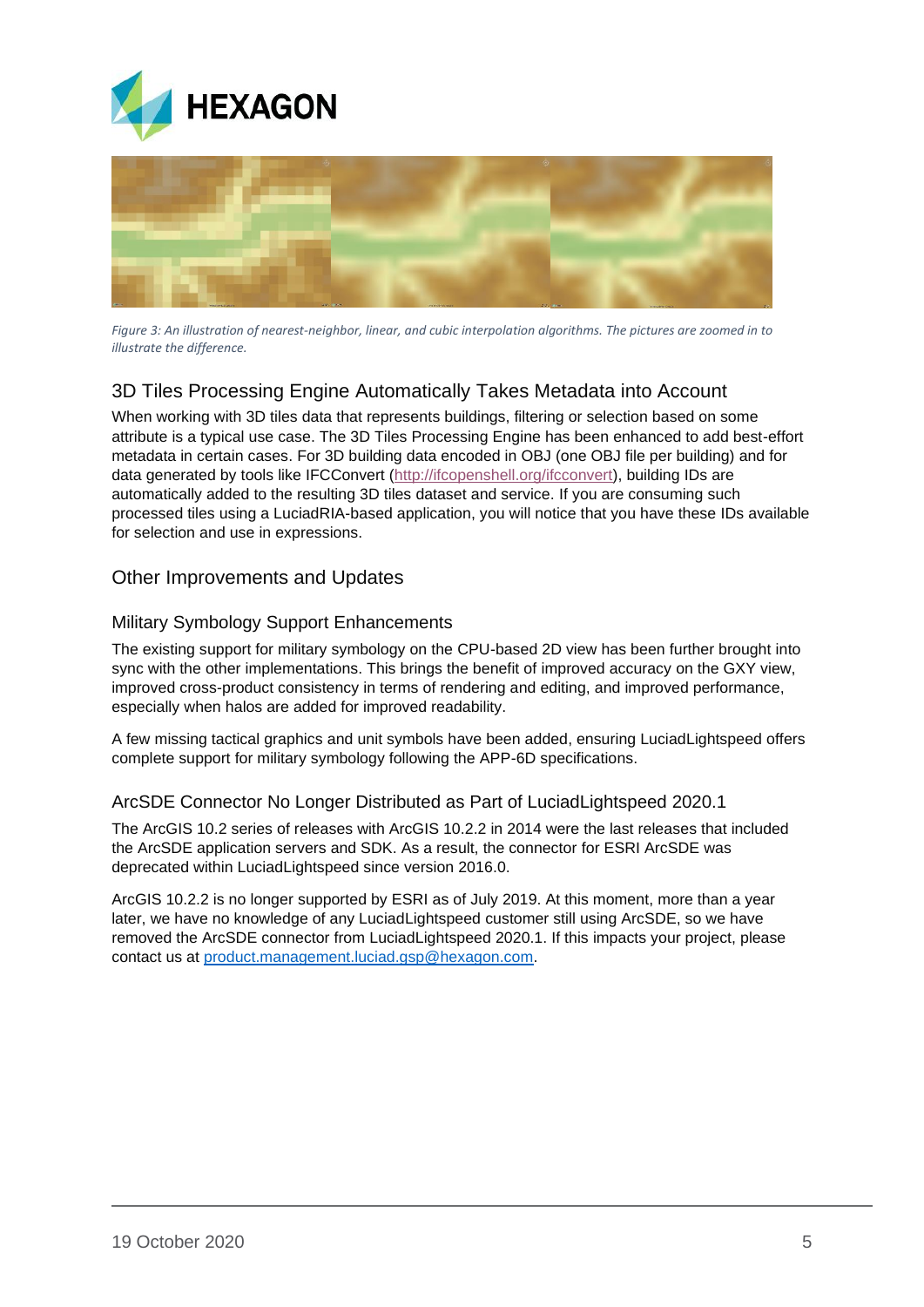

## <span id="page-5-0"></span>**About Hexagon**

Hexagon is a global leader in sensor, software, and autonomous solutions. We are putting data to work to boost efficiency, productivity, and quality across industrial, manufacturing, infrastructure, safety, and mobility applications.

Our technologies are shaping urban and production ecosystems to become increasingly connected and autonomous — ensuring a scalable, sustainable future.

Hexagon's Geospatial division creates solutions that deliver a 5D smart digital reality with insight into what was, what is, what could be, what should be, and ultimately, what will be.

Hexagon (Nasdaq Stockholm: HEXA B) has approximately 21,000 employees in 50 countries and net sales of approximately 4.4bn USD. Learn more at hexagon.com and follow us @HexagonAB.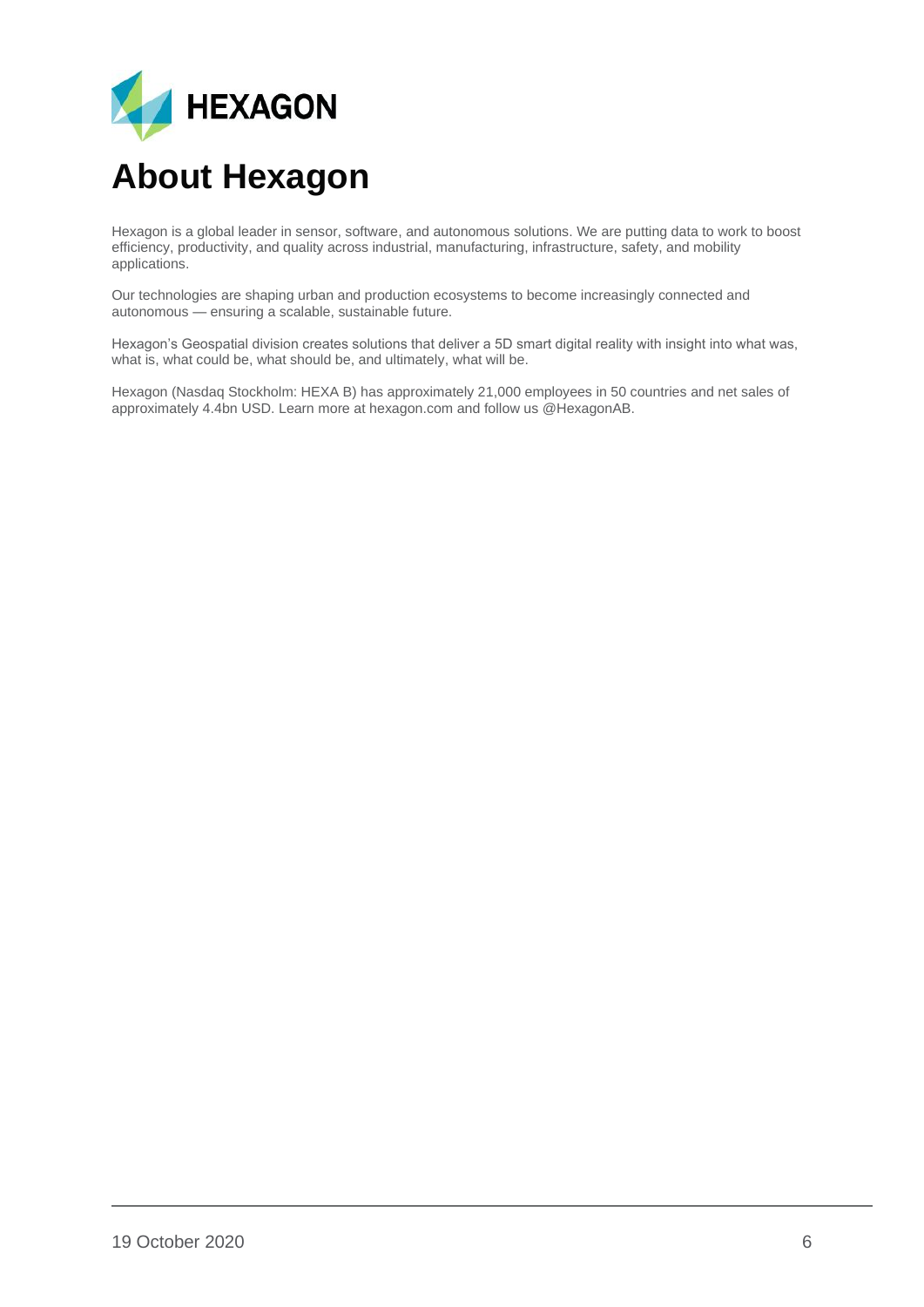

#### Copyright

© 2020 Hexagon AB and/or its subsidiaries and affiliates. All rights reserved. Hexagon has registered trademarks in many countries throughout the world. Visit the Trademarks Page http://www.hexagongeospatial.com/legal/trademarks for information about the countries in which the trademarks are registered. See Product Page and Acknowledgments for more information.

#### Product Documentation Terms of Use

PLEASE READ THESE TERMS CAREFULLY BEFORE USING HEXAGON GEOSPATIAL'S DOCUMENTATION ("DOCUMENT"). USE OF THIS DOCUMENT INDICATES ACCEPTANCE OF THIS AGREEMENT WITHOUT MODIFICATION. IF YOU DO NOT AGREE TO THE TERMS HEREOF ("TERMS"), DO NOT USE THIS DOCUMENT.

#### Use Of This Document

All materials in this Document are copyrighted and any unauthorized use may violate worldwide copyright, trademark, and other laws. Subject to the terms of this Agreement, Hexagon Geospatial (a Division of Intergraph Corporation) and Intergraph's subsidiaries ("Intergraph") hereby authorize you to reproduce this Document solely for your personal, non-commercial use. In consideration of this authorization, you agree to retain all copyright and other proprietary notices contained therein. You may not modify the Materials in any way or reproduce or publicly display, perform, or distribute or otherwise use them for any public or commercial purpose, except as specifically authorized in a separate agreement with Hexagon Geospatial.

The foregoing authorization specifically excludes content or material bearing a copyright notice or attribution of rights of a third party. Except as expressly provided above, nothing contained herein shall be construed as conferring by implication, estoppel or otherwise any license or right under any copyright, patent or trademark of Hexagon Geospatial or Intergraph or any third party.

If you breach any of these Terms, your authorization to use this Document automatically terminates. Upon termination, you will immediately destroy any downloaded or printed Materials in your possession or control.

#### Disclaimers

ALL MATERIALS SUPPLIED HEREUNDER ARE PROVIDED "AS IS", WITHOUT WARRANTY OF ANY KIND, EITHER EXPRESSED OR IMPLIED, INCLUDING, BUT NOT LIMITED TO, ANY IMPLIED WARRANTIES OF MERCHANTABILITY, FITNESS FOR A PARTICULAR PURPOSE, OR NON-INFRINGEMENT. Hexagon Geospatial does not warrant that the content of this Document will be error-free, that defects will be corrected, or that any Hexagon Geospatial Website or the services that make Materials available are free of viruses or other harmful components.

Hexagon Geospatial does not warrant the accuracy and completeness of this Document. Hexagon Geospatial may make changes to this Document at any time without notice.

#### Limitation Of Liability

IN NO EVENT SHALL HEXAGON GEOSPATIAL BE LIABLE FOR ANY DIRECT, INDIRECT, INCIDENTAL, SPECIAL OR CONSEQUENTIAL DAMAGES, OR DAMAGES FOR LOSS OF PROFITS, REVENUE, DATA OR USE, INCURRED BY YOU OR ANY THIRD PARTY, WHETHER IN AN ACTION IN CONTRACT OR TORT, ARISING FROM YOUR ACCESS TO, OR USE OF, THIS DOCUMENT.

#### Indemnification

You agree to defend, indemnify, and hold harmless Hexagon Geospatial, its officers, directors, employees, and agents from and against any and all claims, liabilities, damages, losses or expense, including reasonable attorneys' fees and costs, arising out of or in any way connected with your access to or use of this Document.

#### Use Of Software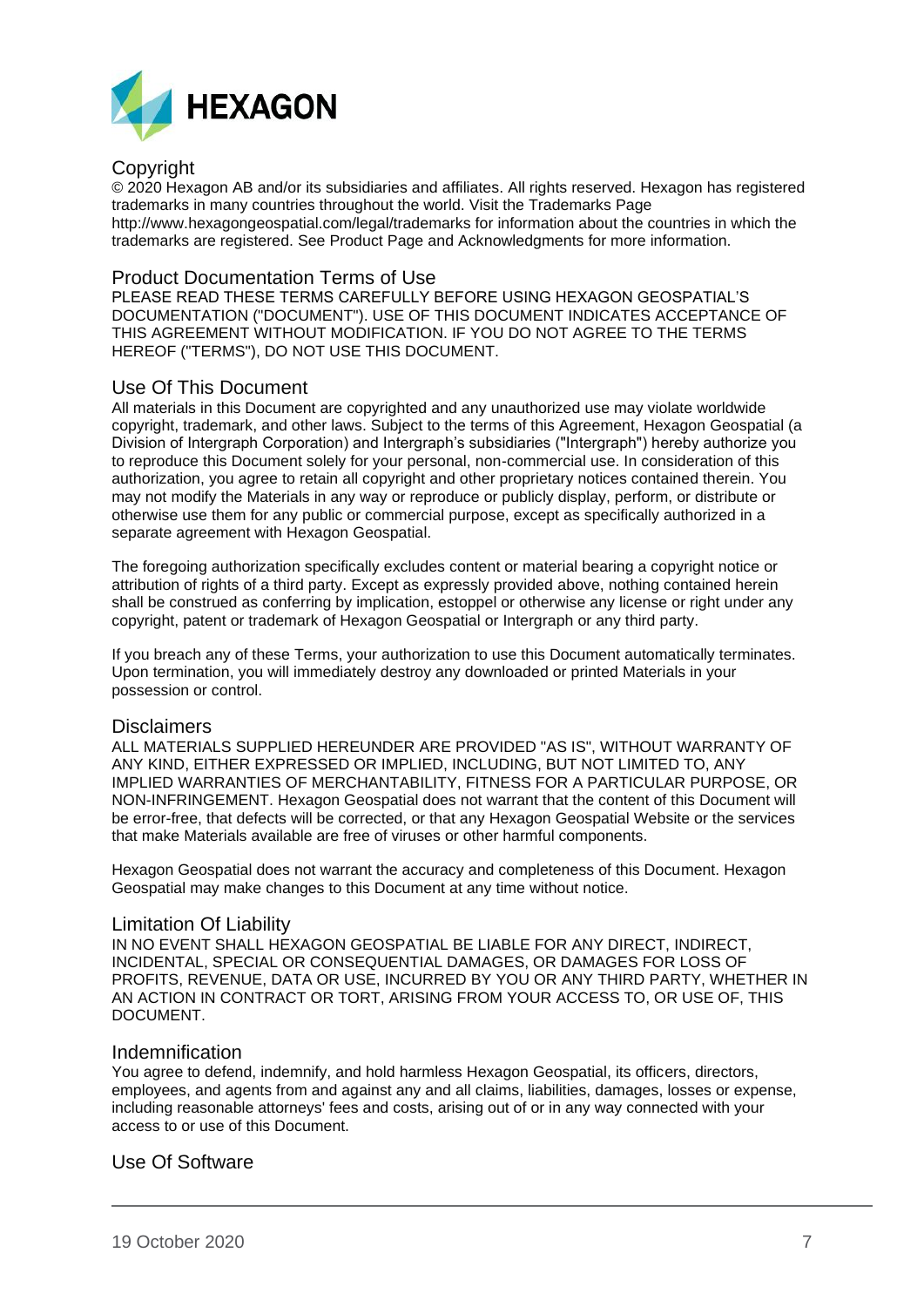

Use of software described in this Document is subject to the terms of the end user license agreement that accompanies the software, if any. You may not download or install any software that is accompanied by or includes an end user license agreement unless you have read and accepted the terms of such license agreement. Any such software is the copyrighted work of Hexagon Geospatial, Intergraph or its licensors. Portions of the user interface copyright 2012- Telerik AD.

#### Links To Third Party Websites

This Document may provide links to third party websites for your convenience and information. Third party websites will be governed by their own terms and conditions. Hexagon Geospatial does not endorse companies or products to which it links.

Third party websites are owned and operated by independent parties over which Hexagon Geospatial has no control. Hexagon Geospatial shall not have any liability resulting from your use of the third party website. Any link you make to or from the third party website will be at your own risk and any information you share with the third party website will be subject to the terms of the third party website, including those relating to confidentiality, data privacy, and security.

#### **Trademarks**

The trademarks, logos and service marks ("Marks") displayed in this Document are the property of Hexagon Geospatial, Intergraph or other third parties. Users are not permitted to use Marks without the prior written consent of Hexagon Geospatial, Intergraph or the third party that owns the Mark. "Intergraph" is a registered trademark of Intergraph Corporation in the United States and in other countries. Other brands and product names are trademarks of their respective owners.

Find additional trademark information http://www.hexagongeospatial.com/legal/trademarks.

#### Procedure For Making Claims Of Copyright Infringement

Notifications of claimed copyright infringement should be sent to Hexagon Geospatial by mail at the following address: Intergraph Corporation, Attn: Intergraph Legal Department, P.O. Box 240000, Huntsville, Alabama 35824.

#### US Government Restricted Right

Materials are provided with "RESTRICTED RIGHTS." Use, duplication, or disclosure of Materials by the U.S. Government is subject to restrictions as set forth in FAR 52.227-14 and DFARS 252.227- 7013 et seq. or successor provisions thereto. Use of Materials by the Government constitutes acknowledgment of Hexagon Geospatial or Intergraph's proprietary rights therein.

#### International Use

You may not use or export Materials in violation of U.S. export laws and regulations. Hexagon Geospatial makes no representation that Materials are appropriate or available for use in every country, and access to them from territories where their content is illegal is prohibited.

Hexagon Geospatial provides access to Hexagon Geospatial international data and, therefore, may contain references or cross references to Hexagon Geospatial products, programs and services that are not announced in your country. These references do not imply that Hexagon Geospatial intends to announce such products, programs or services in your country.

The Materials are subject to U.S. export control and economic sanctions laws and regulations and you agree to comply strictly with all such laws and regulations. In addition, you represent and warrant that you are not a national of, or otherwise located within, a country subject to U.S. economic sanctions (including without limitation Iran, Syria, Sudan, Cuba, and North Korea) and that you are not otherwise prohibited from receiving or accessing the Materials under U.S. export control and economic sanctions laws and regulations. Hexagon Geospatial makes no representation that the Materials are appropriate or available for use in every country, and access to them from territories where their content is illegal is prohibited. All rights to use the Materials are granted on condition that such rights are forfeited if you fail to comply with the terms of this agreement.